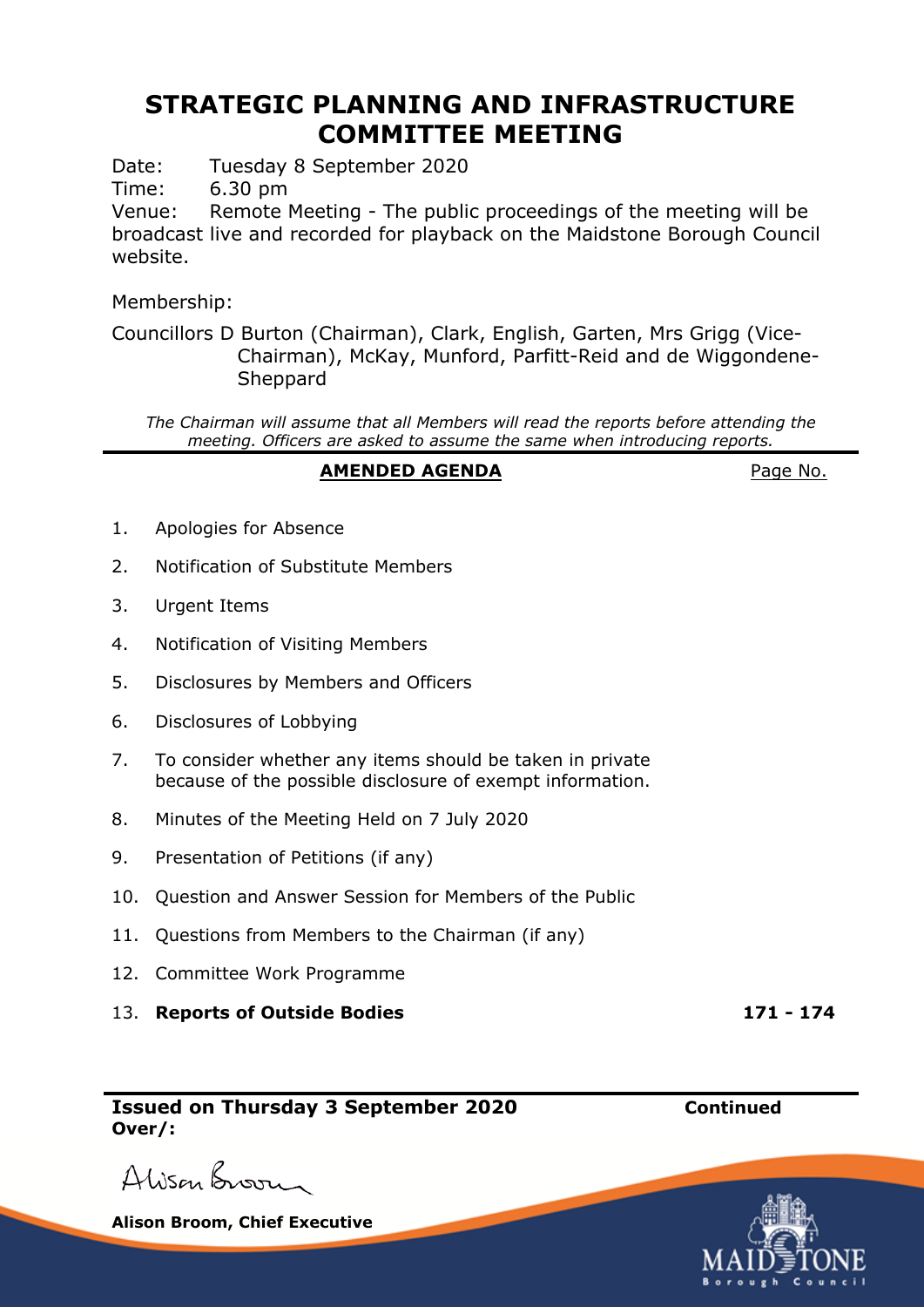- 14. Maidstone Local Plan Review Update
- 15. Lenham Neighbourhood Plan (Regulation 17A)
- 16. Boughton Monchelsea Neighbourhood Plan Regulation 16
- 17. Kent Downs Draft AONB Management Plan Consultation
- 18. Conservation Areas Work Programme Update
- 19. Reference from the Biodiversity and Climate Change Working Group - England Tree Strategy Consultation Response

#### **INFORMATION FOR THE PUBLIC**

In order to ask a question at this remote meeting, please call **01622 602899** or email **[committee@maidstone.gov.uk](mailto:committee@maidstone.gov.uk)** by 5 p.m. one clear working day before the meeting (i.e. by 5 p.m. on Friday 4 September 2020). You will need to provide the full text in writing.

If your question is accepted, you will be provided with instructions as to how you can access the meeting.

In order to submit a written statement in relation to an item on the agenda, please call **01622 602899** or email **[committee@maidstone.gov.uk](mailto:committee@maidstone.gov.uk)** by 5 p.m. one clear working day before the meeting (i.e. by 5 p.m. on Friday 4 September 2020). You will need to tell us which agenda item you wish to comment on.

If you require this information in an alternative format please contact us, call **01622 602899** or email **[committee@maidstone.gov.uk](mailto:committee@maidstone.gov.uk)**

To find out more about the work of the Committee, please visit www.maidstone.gov.uk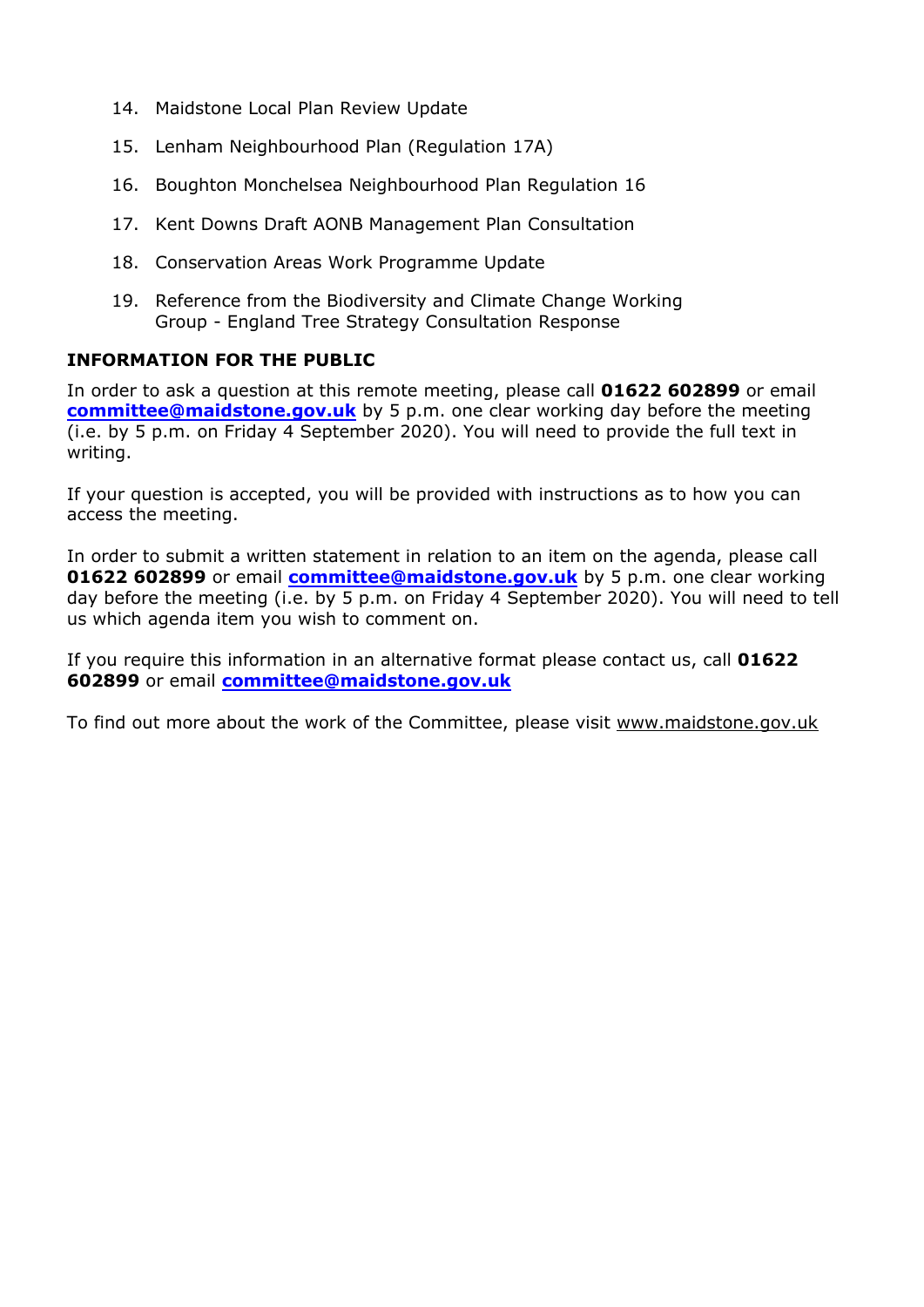## **Strategic Planning and Infrastructure Committee**

## **8 September 2020**

# **Outside Body Report**

|                                                                                                                                                                                                                                                                                                                                                                                                                                                                                                                                                                                                                                                                                                                    | Agenda Item 13                           |
|--------------------------------------------------------------------------------------------------------------------------------------------------------------------------------------------------------------------------------------------------------------------------------------------------------------------------------------------------------------------------------------------------------------------------------------------------------------------------------------------------------------------------------------------------------------------------------------------------------------------------------------------------------------------------------------------------------------------|------------------------------------------|
|                                                                                                                                                                                                                                                                                                                                                                                                                                                                                                                                                                                                                                                                                                                    |                                          |
| <b>Strategic Planning and Infrastructure Committee</b>                                                                                                                                                                                                                                                                                                                                                                                                                                                                                                                                                                                                                                                             |                                          |
| 8 September 2020                                                                                                                                                                                                                                                                                                                                                                                                                                                                                                                                                                                                                                                                                                   |                                          |
|                                                                                                                                                                                                                                                                                                                                                                                                                                                                                                                                                                                                                                                                                                                    |                                          |
| <b>Outside Body Report</b>                                                                                                                                                                                                                                                                                                                                                                                                                                                                                                                                                                                                                                                                                         |                                          |
| <b>Outside Body</b>                                                                                                                                                                                                                                                                                                                                                                                                                                                                                                                                                                                                                                                                                                | Kent Downs AONB Joint Advisory Committee |
| Councillor(s) represented on<br>the Outside Body                                                                                                                                                                                                                                                                                                                                                                                                                                                                                                                                                                                                                                                                   | Patrik Garten                            |
| <b>Report Author</b>                                                                                                                                                                                                                                                                                                                                                                                                                                                                                                                                                                                                                                                                                               | Patrik Garten                            |
| <b>Date of Outside Body Meeting</b><br><b>Attended</b>                                                                                                                                                                                                                                                                                                                                                                                                                                                                                                                                                                                                                                                             | Current Update via email                 |
| <b>Purpose of the Outside Body:</b>                                                                                                                                                                                                                                                                                                                                                                                                                                                                                                                                                                                                                                                                                |                                          |
| The Joint Advisory Committee plays a pivotal role in helping realise the strategic<br>vision for the Kent Downs AONB and oversee the Management Plan.<br>Its purpose is to provide advice to its members with statutory responsibilities for the<br>effective management of the Kent Downs AONB. An Executive of representatives<br>from the JAC, with some outside advisors, advises the work of the Kent Downs<br>AONB Unit.<br>The Kent Downs AONB Unit is employed by Kent County Council and works on<br>behalf of the JAC to carry out the preparation and review of the Management Plan,<br>to advocate its policies and work in partnership to deliver a range of actions<br>described in the Action Plan. |                                          |
| <b>Funding partners &amp; Members</b>                                                                                                                                                                                                                                                                                                                                                                                                                                                                                                                                                                                                                                                                              |                                          |
| Defra, Ashford Borough Council, Canterbury City Council, Dover District Council,<br>Gravesham Borough Council, London Borough of Bromley, Medway Council,<br>Maidstone Borough Council, Sevenoaks District Council, Folkestone & Hythe District<br>Council, Swale Borough Council, Tonbridge & Malling Borough Council, Country Land<br>and Business Association, Environment Agency, Kent Association of Local Councils,<br>Action with Communities in Rural Kent, National Farmers Union, English Heritage                                                                                                                                                                                                       |                                          |
|                                                                                                                                                                                                                                                                                                                                                                                                                                                                                                                                                                                                                                                                                                                    |                                          |
|                                                                                                                                                                                                                                                                                                                                                                                                                                                                                                                                                                                                                                                                                                                    |                                          |
|                                                                                                                                                                                                                                                                                                                                                                                                                                                                                                                                                                                                                                                                                                                    |                                          |
|                                                                                                                                                                                                                                                                                                                                                                                                                                                                                                                                                                                                                                                                                                                    |                                          |
|                                                                                                                                                                                                                                                                                                                                                                                                                                                                                                                                                                                                                                                                                                                    | 171                                      |
|                                                                                                                                                                                                                                                                                                                                                                                                                                                                                                                                                                                                                                                                                                                    |                                          |

#### **Purpose of the Outside Body:**

#### **Funding partners & Members**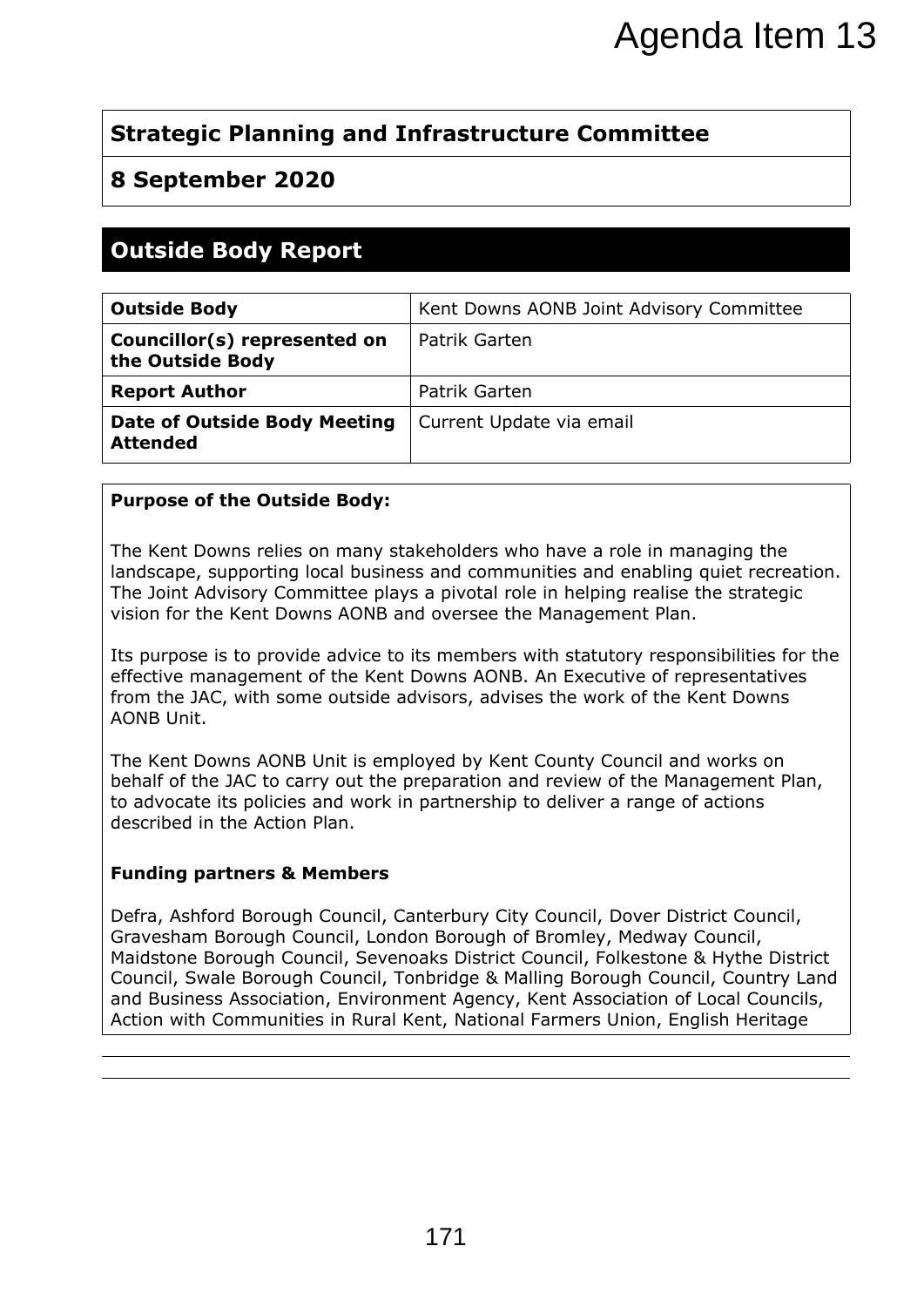## **Update from the AONB Unit to all JAC members:**

## **AONB Management Plan Consultation live from 14th July.**

There have been several delays to the management plan consultation process, but the consultation commenced on the  $14<sup>th</sup>$  of July and closed on the  $7<sup>th</sup>$  of September – a consultation period in line with the advice of the JAC.

A (virtual) JAC meeting will be arranged when the consultation responses have been received.

## **Experience Project Commencing Work**

The AONB Unit have recruited two new members of the team who will be helping us deliver this exciting €3.2m sustainable tourism project in the Kent Downs AONB and along the North Downs Way. Early action includes:

- North Downs Way long distance riders' route feasibility work for surface and status upgrades for improved access
- North Downs Way signage audit on the Canterbury to Dover Via Francigena pilgrim route section
- Market research on the European pilgrim market and development for Kent
- Information film on how to use Public Rights of Way (PRoW) responsibly
- Training for businesses and guides in PRoW guided walks Gravesham pilot
- North Downs Way Surrey Section Arts Installation a pilot for the Kent section

## **Darent Valley Landscape Partnership Scheme – Rescheduling**

There has been a lot of work going on to reschedule the delivery and spend profile of the Darent Valley Landscape Partnership Scheme. This is a £4.5m scheme which was gearing up to deliver a lot of our public engagement and practical landscape management and enhancement work this year. Clearly Covid has significantly delayed this and so the Unit have requested (and expect to receive) an 18-month scheme extension but much of the scale of the scheme remains in place. Some of our projects have been redefined so that they respond to the impacts of Covid and all will be taken forward in a way that is as safe as it can be and within Government guidelines.

## **Kent Downs AONB Tests and Trials**

As previously reported, the AONB Unit are running 3 'Tests and Trials' for Defra, these are in support of developing the new Environmental Land Management (ELM) Scheme which will frame how, in the order of £3.5bn, is spent each year supporting farmers and land managers to deliver 'public goods' (defined as; 'Thriving Plants and Wildlife, Clean and Plentiful Water; Beauty, Heritage and Engagement; Mitigation and adaptation to Climate Change, Protection from and Mitigation of hazards and Clean Air').

The first Tests and Trial is focusing on **enhancing access to the landscape** – this will focus on supporting farmers and land managers who are willing to increase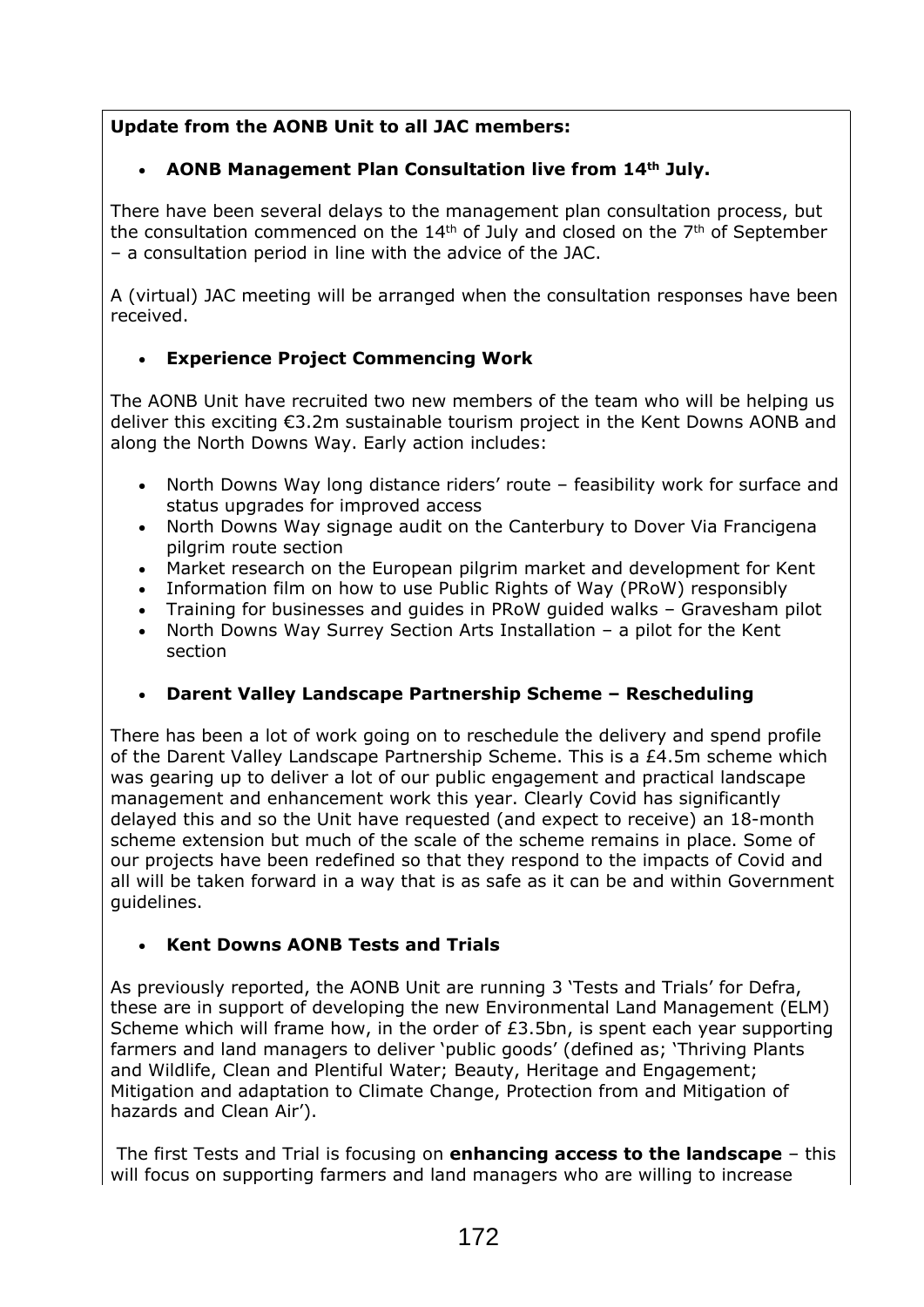access on their land and supporting a wider diversity to access the countryside in a responsible and valued way.

The second Test and Trial is focusing on the burgeoning number of **vineyards** in the Kent Downs and elsewhere. As part of this work we have found that nearly 1/5th of all vineyards by area in England are in the Kent Downs AONB and planting is continuing. We are seeking ways to enhance the wildlife and landscape value of the vineyards and increase public access where appropriate.

The third Test and Trial is working on **Natural Drought and Flood Management** and seeking interventions to make this, nature based solution to the impacts of climate change, more effective and for it to secure other benefits (for example also enhancing landscape character).

### **Positive Planning role.**

The AONB Unit continues to be active on their positive planning role; the focus is currently on emerging Local Plans with potential implications for the AONB. The Unit always tries to engage at the initial stages of the Local Plan process and work closely with the policy teams to ensure AONB matters are agreed early on.

The AONB Unit are also working closely with Highways England on major Highways Schemes including the Lower Thames Crossing – which has major implications for the AONB; J5 of the M2 – a Public Inquiry has been re-scheduled and the A2 Dover Access - preliminary discussions.

The AONB Unit are working on an update Landscape Design Handbook and hope to bring a draft to the JAC soon.

#### **Kent Downs AONB and the Covid Recovery.**

The AONB Unit have been very active in working at a County (Kent Recovery Plan), SELEP and national level (Defra) to seek to secure recovery funding that would benefit the AONB. They have also worked closely with colleagues at KCC to promote principles for a green recovery which are being fed into the Kent Resilience Forum's Renewal and Resilience Plan. This is a very fast-moving area of work and whether this work is effective at securing new investment or in greening the recovery is uncertain. They have specifically promoted a delegated **Green Recovery Fund** (based on the Sustainable Development Fund they used to run). This would be focused on green jobs and growth. They have also advocated the **acceleration of the delivery of the [Landscape](https://mail.midkent.gov.uk/owa/redir.aspx?REF=b14LCEtctPCDbf0U51GYU01ij0g8qHWGRDGMfx_W17vWzdPKoSLYCAFodHRwczovL3d3dy5nb3YudWsvZ292ZXJubWVudC9wdWJsaWNhdGlvbnMvZGVzaWduYXRlZC1sYW5kc2NhcGVzLW5hdGlvbmFsLXBhcmtzLWFuZC1hb25icy0yMDE4LXJldmlldw..) review,** especially where it will deliver jobs and sustainable economic growth in the AONB context. Finally, they have been developing and submitting 'shovel ready projects' through a number of routes.

#### **Undergrounding of overhead electricity cables**

This valuable work continues. The Unit are working in partnership with UK Power Networks on 6 schemes in the AONB. All of these have been approved by the Steering Group and are in the wayleave negotiation process. It is likely that no practical work on these schemes will be achieved this year, so we will be looking at 2021 for work to happen on the ground. A new scheme near Swingfield has been approved; this is a 5.4km/ £600 000 scheme which will enhance the landscape